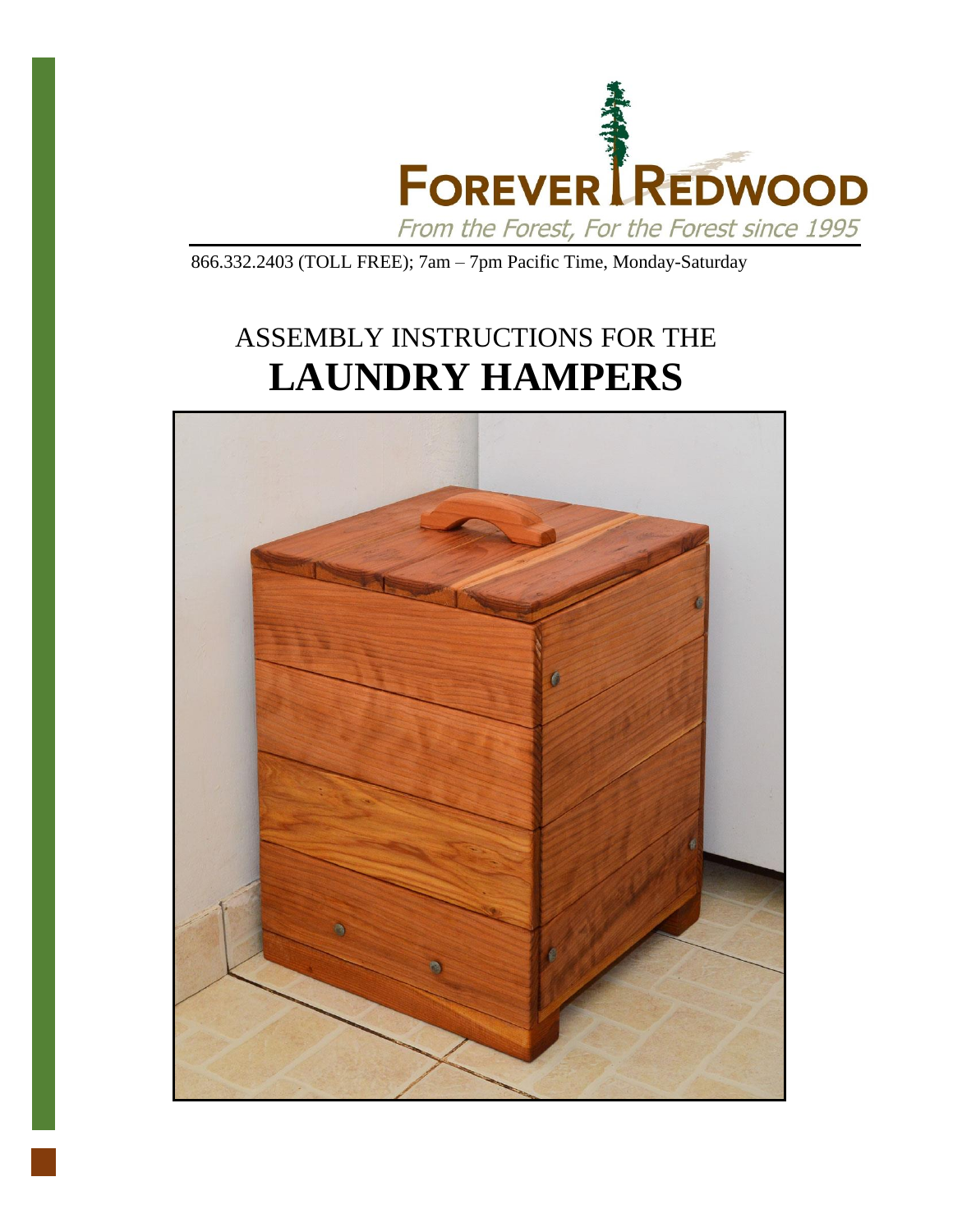

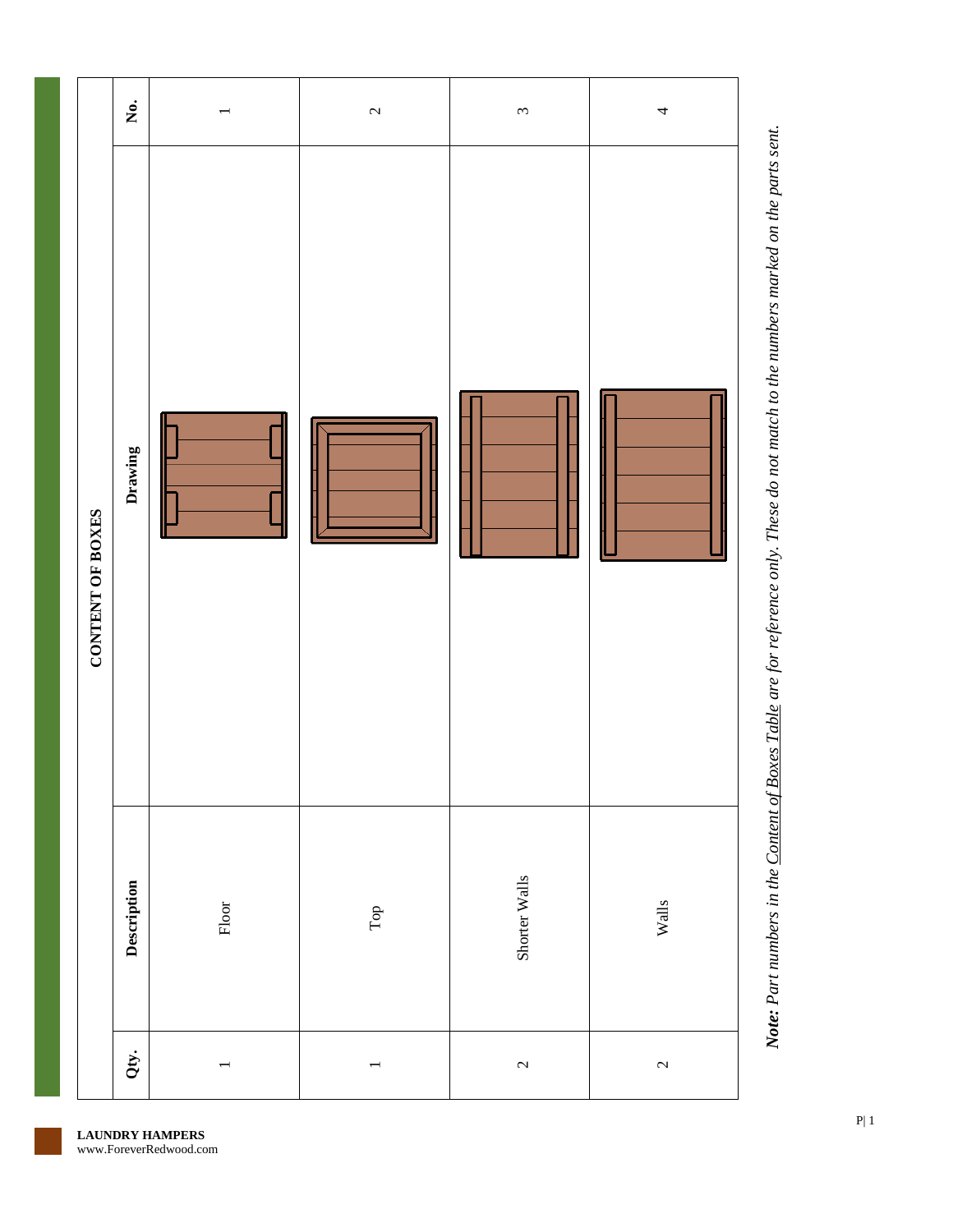| CONTENT OF BOXES | Ż.          | ⋖                                                                                                            |         | $\cup$      |
|------------------|-------------|--------------------------------------------------------------------------------------------------------------|---------|-------------|
|                  | Drawing     |                                                                                                              |         |             |
|                  | Description | $5/16'' \times 2\frac{1}{2}$ Bolts<br>(To attach the walls together. / To attach the<br>floor to the walls). | Washers | 5/16 " Nuts |

Note: Dimensions of your hardware will vary depending on size. *Note: Dimensions of your hardware will vary depending on size.*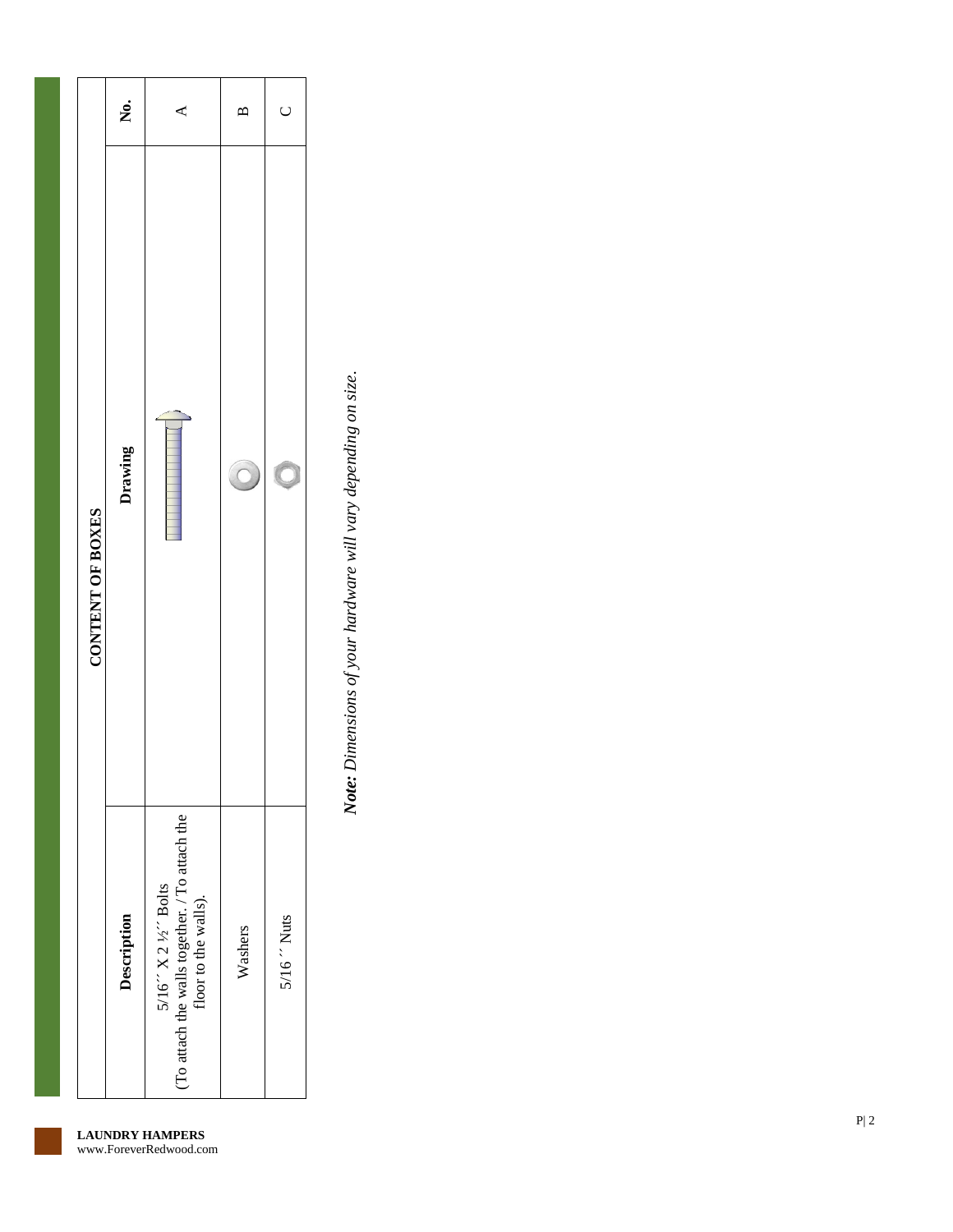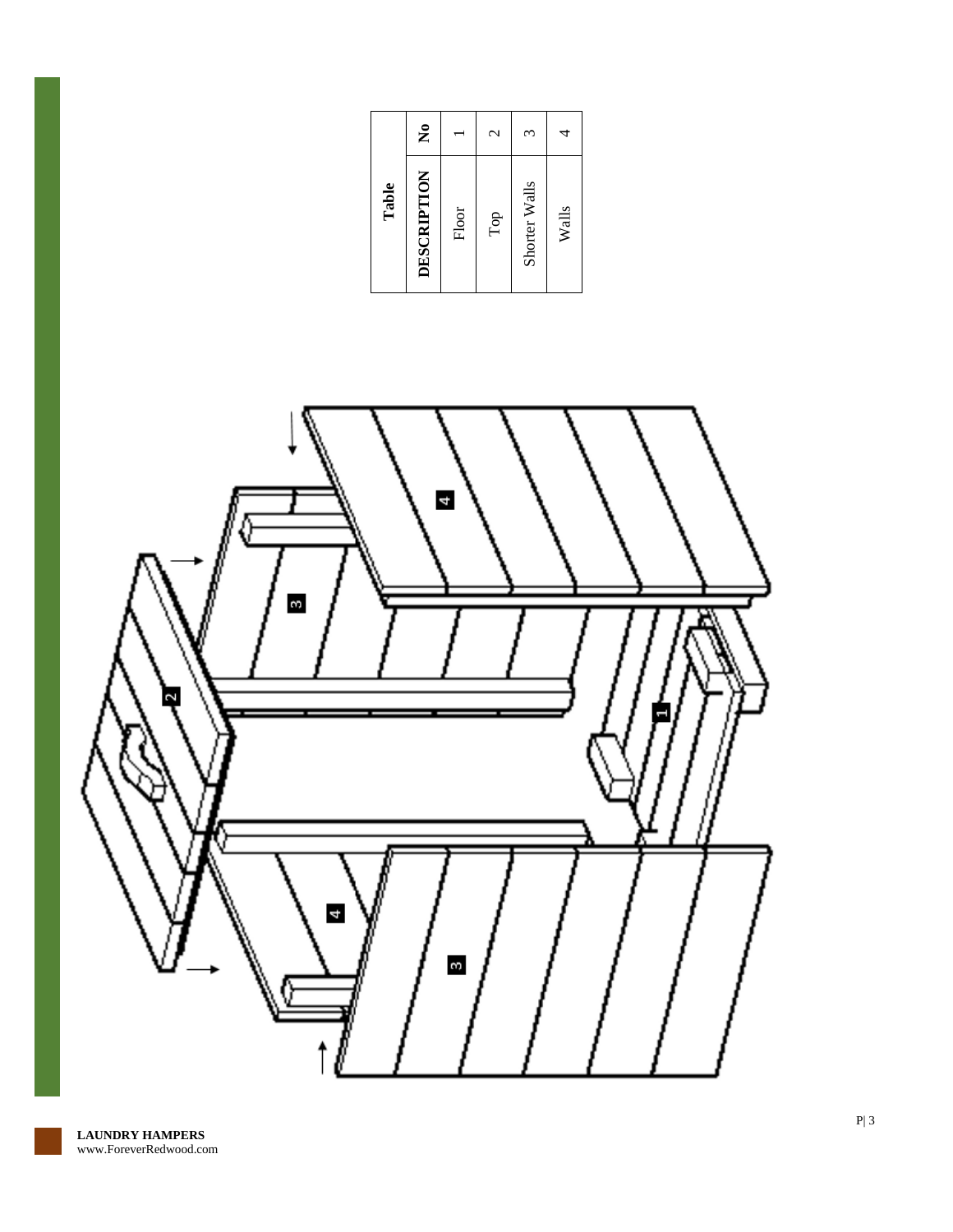**Step 1:** Attach the floor **(1)** to the walls with **(4)** 5/16´´ X 2 ½ ´´ Bolts **(A).** Each part has a series of numbers that indicate where to attach the part with the corresponding number.



**Step 2:** Attach the short walls (3) to the other walls with  $5/16''$  X 2 ½ " Bolts (A). Each part has a series of numbers that indicate where to attach the part with the corresponding number.